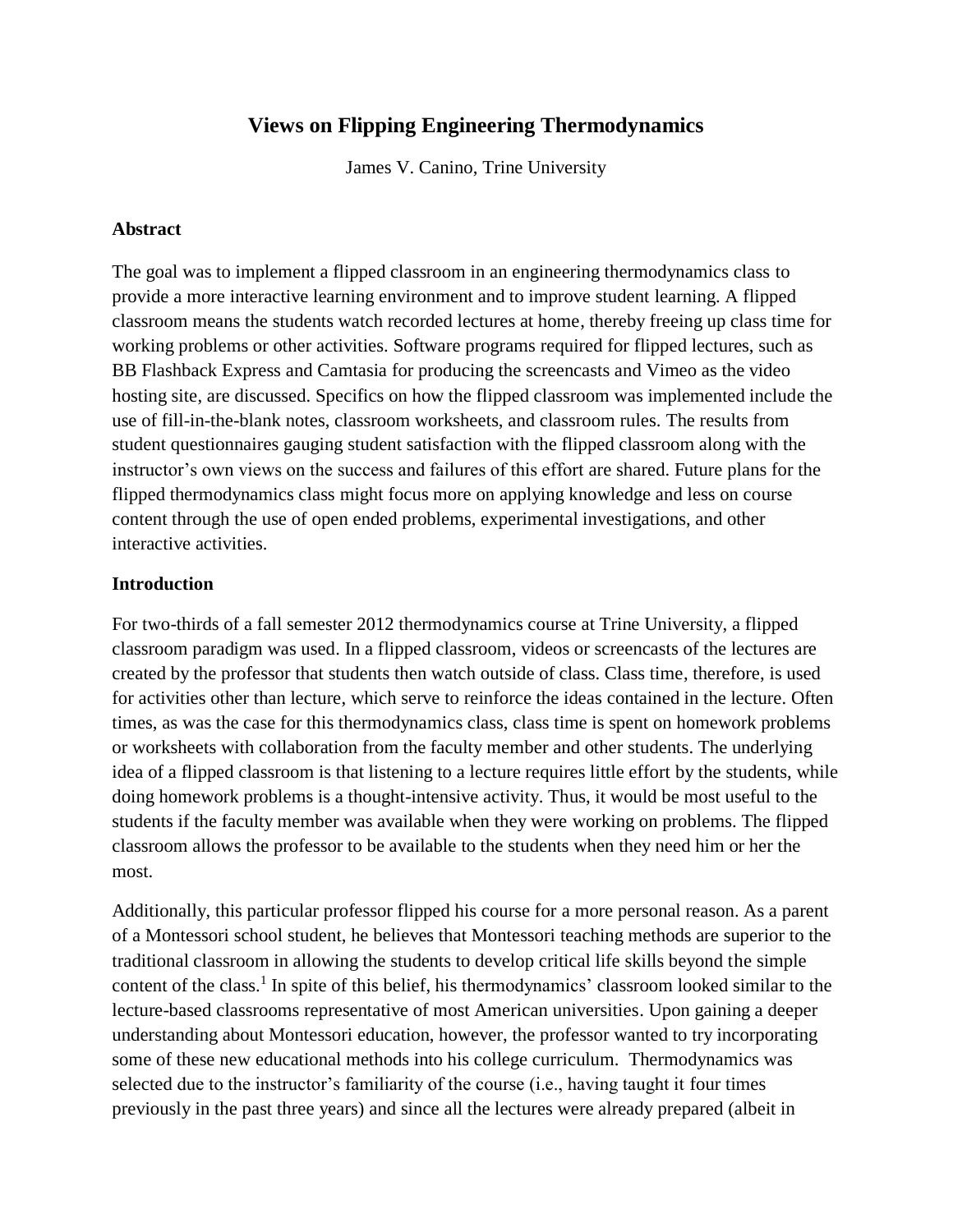traditional lecture style). This allowed the author to focus solely on flipping the classroom without developing the content of the class from scratch.

#### **Creation of the Screencasts**

In the author's traditional lecture-based classes, fill-in-the-blank notes are provided to all of the students. During the lecture a Tablet PC which is attached to the classroom projector is used by the professor to complete the missing information, much like one might use an overhead. The blanks in the notes are usually key concepts or example problems. This allows the students to continue to be active in class while providing them with graphics and tables that would be difficult or impossible to reproduce on a whiteboard.

To prepare for implementing the flipped classroom, the thermodynamics lecture notes were divided into approximately 10 minute chunks. A 10 minute target was selected after noting that many of the videos on Khanacademy.org (a popular online education site) seemed to be about that length. When the material demanded it, the screencasts were allowed to be longer than 10 minutes. For example, some of the example problems concerning vapor power cycles were approximately 25 minutes. It did not make sense to attempt to break up this example problem, so the 10 minute guideline was ignored.

Once the notes were divided into chunks, the screencasts were recorded using BB Flashback Express. BB Flashback Express was selected because it was free and simple to use. After BB Flashback Express is downloaded a user can record a screencast by simply pressing the large red record button, and the software will record everything that happens on the screen. Additionally, a microphone headset was needed, so that BB Flashback Express could record audio as well.

Similarly, Camtasia was used to produce a few screencasts. Camtasia had a superior ability to BB Flashback Express to zoom in on particular sections of the computer screen after the screencast was recorded. This zoom ability was especially valuable during the demonstration of MATLAB since it was easy to zoom in on the commands as they were being typed. The downside to Camtasia, however, was that with increased post-processing options, the time to make a screencast increased. For instance, it took about 30 minutes to record a 10 minute screencast in BB Flashback Express (excluding the time required to export the screencast). With Camtasia, in contrast, it took approximately 60 minutes to produce a 10 minute screencast. Again, the additional time resulted from the complexity using the zoom tool during postproduction. In the end, it was decided that while the zoom tool was a beneficial feature it took too long to produce the required screencast and Camtasia was no longer used.

Screencasts were then uploaded to Vimeo. Vimeo was selected because each video can be password protected and made private. A private video does not show up in a search result. It was important that the videos be password protected due to the significant amount of copyrighted content used in the fill-in-the-blank handouts. Furthermore, Vimeo is free to use. The one downside in using the free version of Vimeo, though, is that once a video is uploaded to their site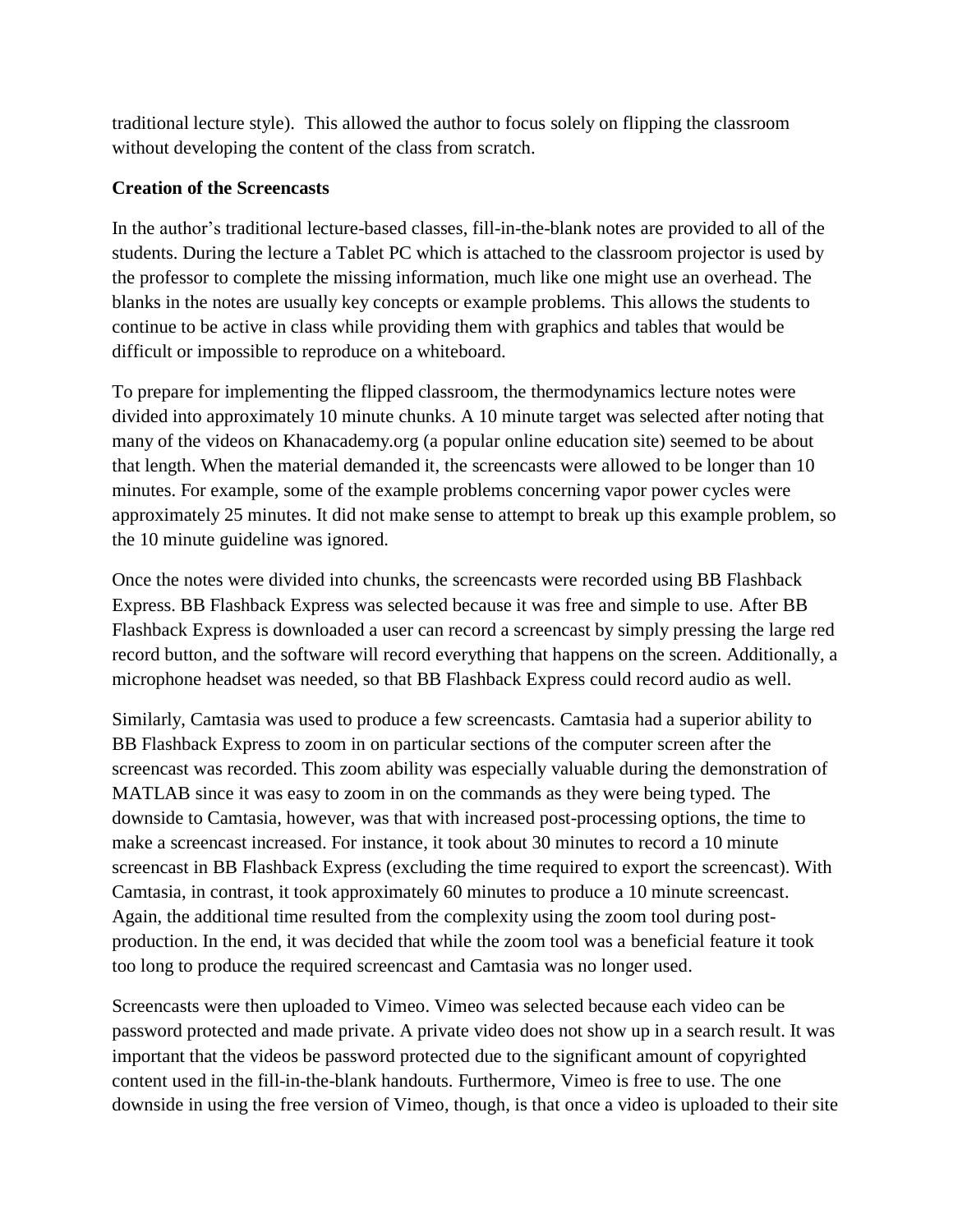it will take approximately 35 minutes before the video is available to be viewed. If a user upgrades to Vimeo Plus, at a cost of approximately \$60 per year, then the video can be viewed almost immediately. Once the videos were available to be watched on Vimeo, a link to the relevant videos was provided to the students via Moodle.

## **Preparing Materials for the Classroom**

A worksheet was prepared for the students to do during class time. The worksheets started with two to four basic conceptual questions from the screencast associated with that day's work. Additionally, the worksheets had one or two problems the students could work on during the 50 minute class. Usually the worksheet problems were the previous semester's homework problems. The three worksheets assigned over the course of a week were turned in and graded the following Friday. For example, the worksheets assigned from Monday October  $15<sup>th</sup>$  thru Friday October  $19<sup>th</sup>$  were due on Friday October  $25<sup>th</sup>$ . This was similar to the instructor's practice of assigning homework on Fridays, due the following Friday.

Homework, in addition to the worksheets, could be assigned as deemed necessary. In the roughly 12 weeks that the thermodynamics class used the flipped format, homework beyond the worksheets was assigned about four times. In each case, homework was assigned because all of the previous semester's homework problems were not incorporated into the worksheets. One cautionary note in this area is to resist the temptation to increase each student's workload by assigning the same amount of homework as the previous semester, as well as the in-class worksheets. The guiding principle was to make sure that the students did approximately nine hours of work per week in accordance with the Department of Education's standard definition of a 3-credit class.<sup>2</sup>

## **In the Classroom**

At the beginning of class, the day's worksheet was handed out and the instructor asked if there were any questions on the previous night's screencasts. Only in a handful of cases did the students ask questions about the videos they had watched. It is unknown if this failure to ask questions was the result of 1) not watching the videos, 2) because the students understood the material that had been presented, 3) or because the students simply wanted to get started on the worksheets. Once any questions were answered the students were encouraged to get into groups and begin on the worksheets. To the surprise of the instructor, students initially seemed reluctant to engage with each other on the worksheets. It took several class periods for groups to form, and even then there were a few students who did not connect with a peer group.

Over time the way class time was managed by the professor changed as well. At first, the instructor believed that if students got stuck they would ask for assistance; this was an inaccurate assumption. Although the professor was there for the sole purpose of assisting with problems (and was not doing any other work, such as grading), students still did not seem comfortable asking for help. Over the first few class periods students seemed to struggle with the material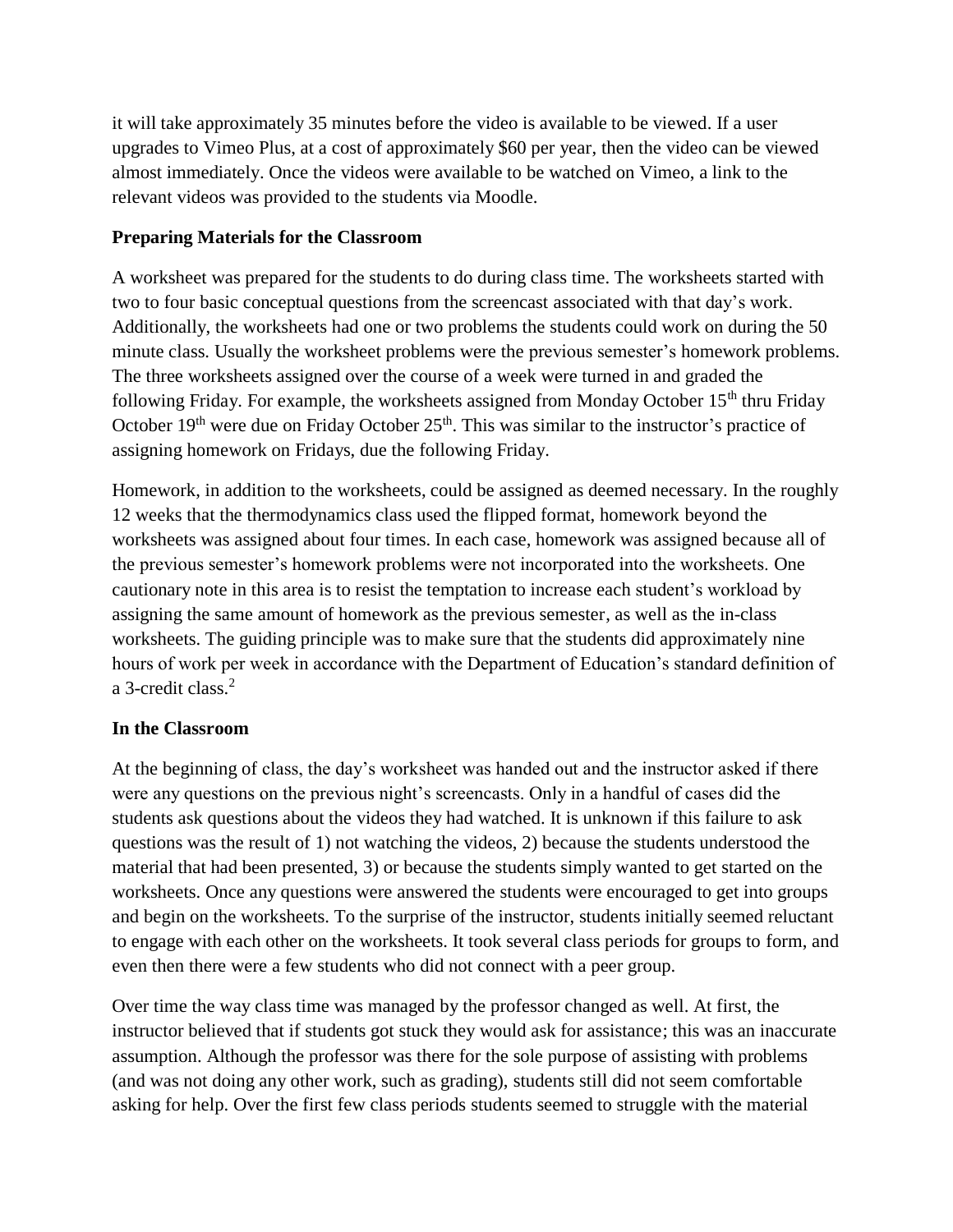without asking for assistance. While allowing a student to struggle with material might be beneficial to the student's learning, it seemed to go against the basic idea of a flipped classroom. After all, the primary purpose of flipping the classroom is so that students can get assistance quickly when they need it the most. Therefore, it was determined that every student in the class would get at least one personal contact by the instructor during each class period. To this end, the instructor moved about the classroom asking students if they were having any trouble with the material. The students seemed to answer this question in one of three ways:

- 1. No, I understand the problem and solution method.
- 2. Yes, but I think I can figure it out on my own.
- 3. Yes, please help.

It was the second answer, which was given frequently, that was the most surprising. It seemed that the students had a good idea of when they needed assistance, but also, and perhaps more importantly, when they believed that thinking about the problem a little longer would allow them to puzzle out the answer.

This personal interaction with each student was easy to implement given that there were only 13 students in the class. In most class periods the professor interacted with each student multiple times. Therefore, it seems likely that an instructor could have a personal interaction with approximately 50 students in a 50 minute class.

Additionally, three basic rules regarding the use of class time developed organically over the semester. First, since group work was encouraged, some socializing was acceptable. It seemed that the students were more likely to interact with each other on the thermodynamics worksheets if they spent a few minutes socializing. Overall, most students worked for greater than 45 minutes on the worksheets. The second rule was that students must work on thermodynamics, but not necessarily on that day's worksheet. Often times students wanted to complete the previous day's worksheet before moving forward. This seemed reasonable and was allowed to continue. The final rule developed was that quizzes about previous night's screencasts were not given. It was observed that some students decided to learn the material by reading the book. In one case, a student spent almost all of the class time reading the book, and was able to answer the conceptual worksheets questions. This particular student did very well on the exams, thus, it seemed unnecessary to require the students to watch the screencasts if they could acquire the requisite knowledge in some other way. Also, it was important that the student not be given extra work simply because of the flipped classroom.

## **Effect on Learning**

Since only one section of thermodynamics was taught in the Fall of 2012, a direct comparison between a class that received standard lectures and a class that used the flipped model was not possible. In an effort to compensate for this, the material for the first exam was taught using the standard lecture method, while the material for the second exam was taught using the flipped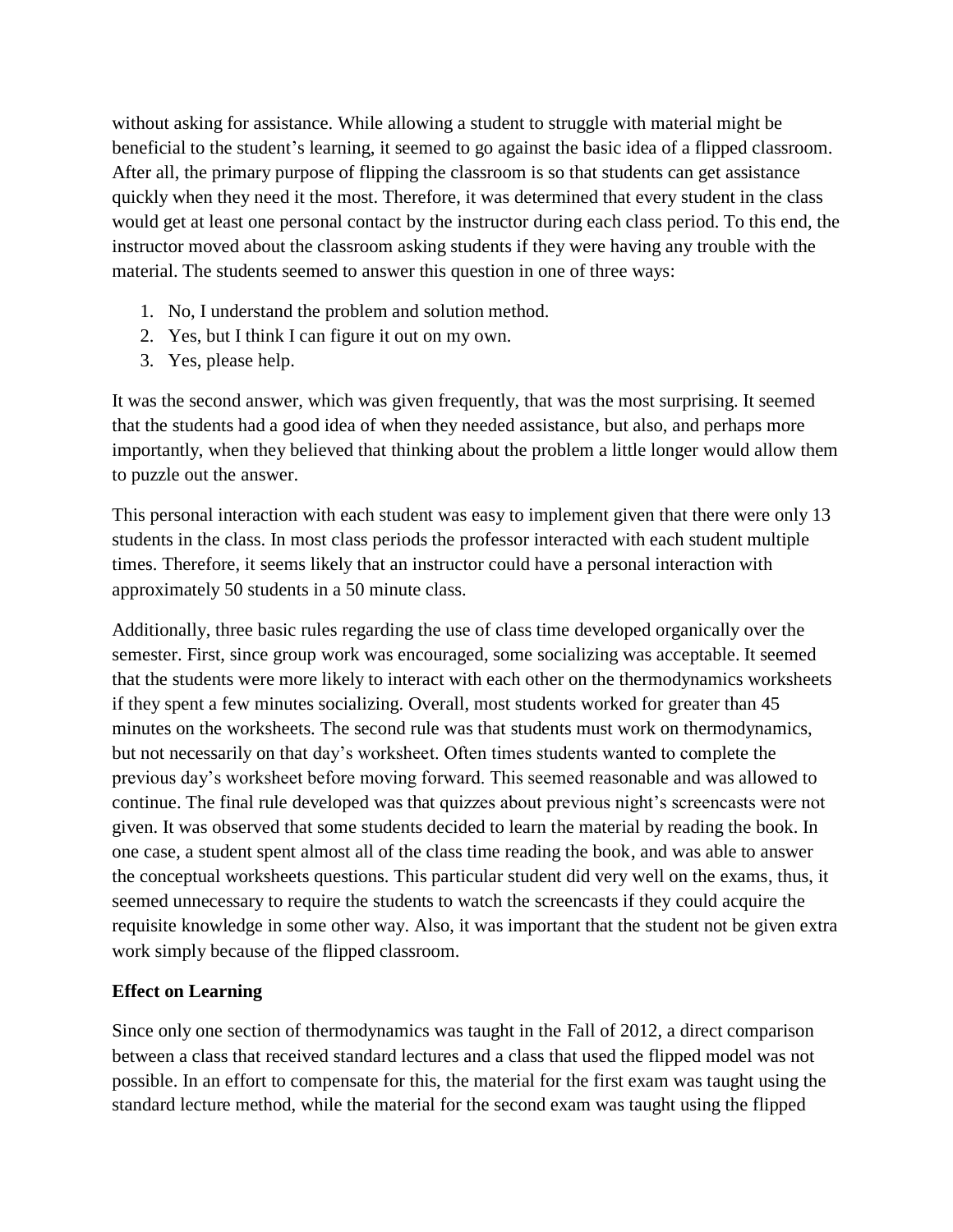model. Then the mean performance of the students from the Fall 2012 class were compared to the mean performance of the Fall 2011 and Spring 2012 students where only a standard lecture method was used. The results of this analysis are presented in [Table 1.](#page-4-0)

|                                                | <b>Flipped Class</b><br>(Fall 2012,<br>$N=13$ | <b>Standard Lecture Class</b><br>$(Fall 2011 + Spring 2012,$<br>$N = 33$ |
|------------------------------------------------|-----------------------------------------------|--------------------------------------------------------------------------|
| Mean grade for Exam 1<br>(Standard Lecture)    | 80.2                                          | 78.9                                                                     |
| Mean grade for Exam 2<br>(Flipped or Lecture)  | 76.3                                          | 70.6                                                                     |
| Mean increase/decrease                         | $-3.8$                                        | $-8.3$                                                                   |
| Standard deviation in the<br>increase/decrease | 18.2                                          | 20.3                                                                     |

<span id="page-4-0"></span>**Table 1**. Comparison between using only lectures (Fall 2011 and Spring 2012) and lectures for Exam 1 and flipped for Exam 2 (Fall 2012)

The final exam grades of the standard class and the flipped Fall 2012 class were both 77.5%. The data indicates that the flipped classroom may have increase student learning some, however, there is a significant standard deviation in the increase/decrease from exam 1 to exam 2 for both sets of students.

Moreover, it must be understood that no attempt was made to control confounding variables such as class GPA. Therefore, it is difficult to draw any definitive conclusions based on the above data. However, it is the author's opinion that if GPA had been controlled for, there would be little difference between the two groups' (standard versus flipped) performances. This opinion is based on the fact that if a student is proceeding through the mechanical engineering curriculum at the standard pace, they should be in thermodynamics in the Spring semester. Therefore, it is likely that some of the students in the Fall class had failed previous classes or were off track for some other reason. This hypothesis is reinforced by knowing that the Fall 2011 and Spring 2012 student's performance (both using the standard lecture model) were significantly different from one another. Specifically, the mean final exam grades for the Fall 2011 and Spring 2012 students were 69% and 80.2%, respectively. Nevertheless, additional research is needed to support this hypothesis and, in doing so, to determine the effect of a flipped classroom on student achievement.

## **Student Response to the Flipped Classroom**

Students who experienced the flipped classroom received two anonymous surveys. The first survey was administered after the material for the second exam was completed, but before the students had taken the second exam. In this survey only one question was asked: "Do you want to continue with the flipped classroom model?" Eleven of the 12 students who responded to the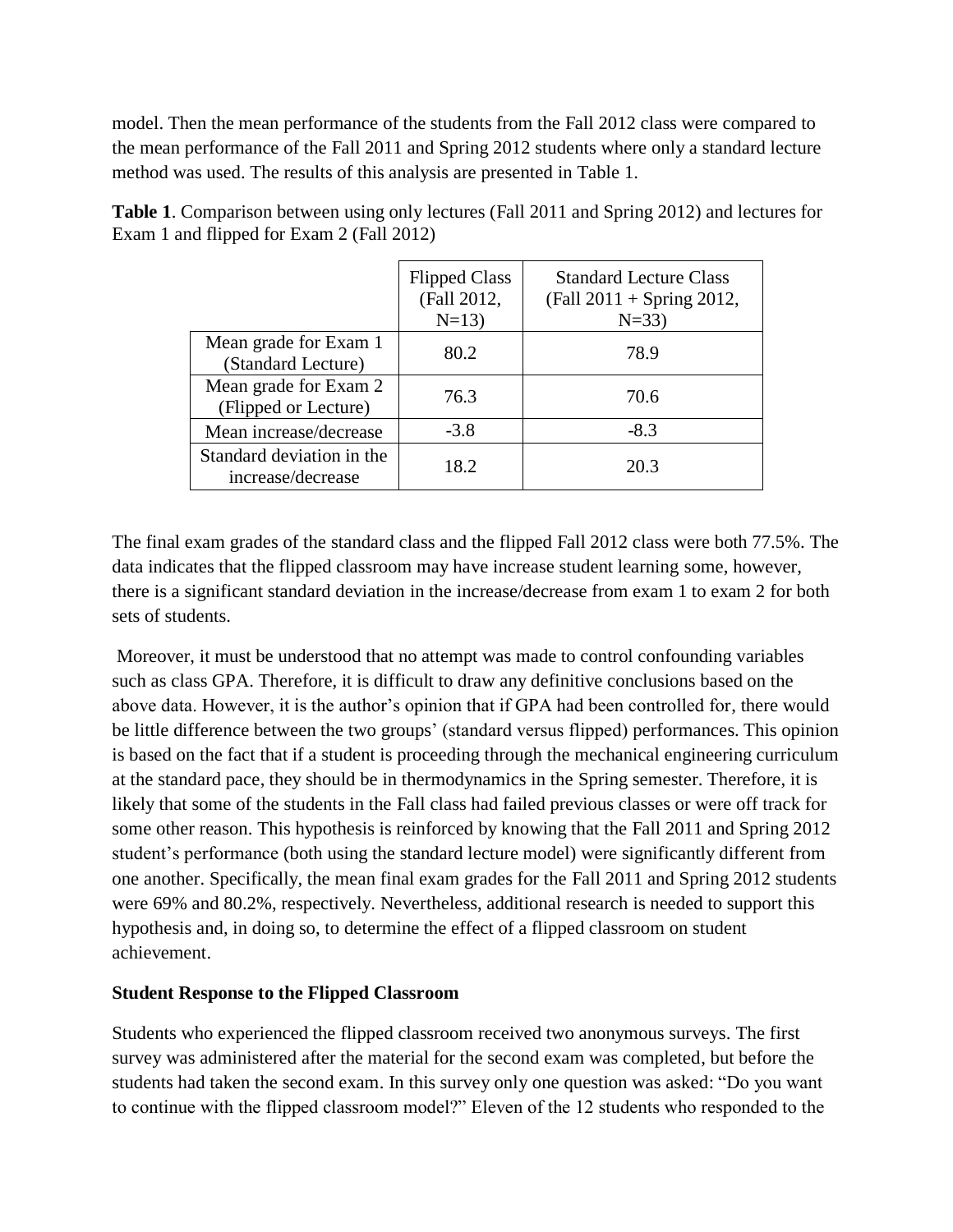survey answered yes—they wanted to continue with the flipped classroom. As will be discussed later, their enthusiasm for the flipped classroom seemed to wane over the semester.

The second and more extensive anonymous survey with 21 questions was available online to the students during the last two weeks of the semester. Only 8 of the 13 (62%) students responded to the survey, however, these eight students had a divided perspective of the flipped classroom model. For instance, [Table 2](#page-5-0) shows that only half of the respondents would want more of their engineering classes to use the flipped classroom model. Similar results were obtained when students were asked if they would recommend a class that used a flipped classroom to their friends.

<span id="page-5-0"></span>

| <b>Table 2.</b> Responses to "I wish more of my engineering classes would utilize the flipped |  |  |  |
|-----------------------------------------------------------------------------------------------|--|--|--|
| classroom model."                                                                             |  |  |  |

| Response          | <b>Average</b> | <b>Total</b> |
|-------------------|----------------|--------------|
| Strongly Agree    | 12%            |              |
| Agree             | 38%            |              |
| Neutral           | 12%            |              |
| Disagree          | 25%            |              |
| Strongly Disagree | 12%            |              |

Part of the change in attitude might have to do with students getting behind on watching the screencasts outside of class. As Table 3 shows, only three of the eight students (38%) watched all of the screencasts with one student watching fewer than 25% of the videos. When students got behind on watching videos they found class time to be pointless. After all, they could not answer the questions on the worksheets without watching the videos or reading the book.

| <b>Response</b> | <b>Average</b> | $\ Total\ $ |
|-----------------|----------------|-------------|
| 100%            | 38%            |             |
| 75-99%          | 38%            |             |
| 50-74%          | 12%            |             |
| $0-24%$         | 12%            |             |

**Table 3**. Responses to **"**Approximately what percentage of the lecture videos did you watch?"

In private conversations with the friends of students that experienced the flipped classroom, the friends indicated to the professor that getting behind on watching the videos was a major problem. Other instructors address this issue using daily quizzes (so called "entrance quizzes"). This idea, though, seems to undermine the didactic notion that students should take responsibility for their own learning.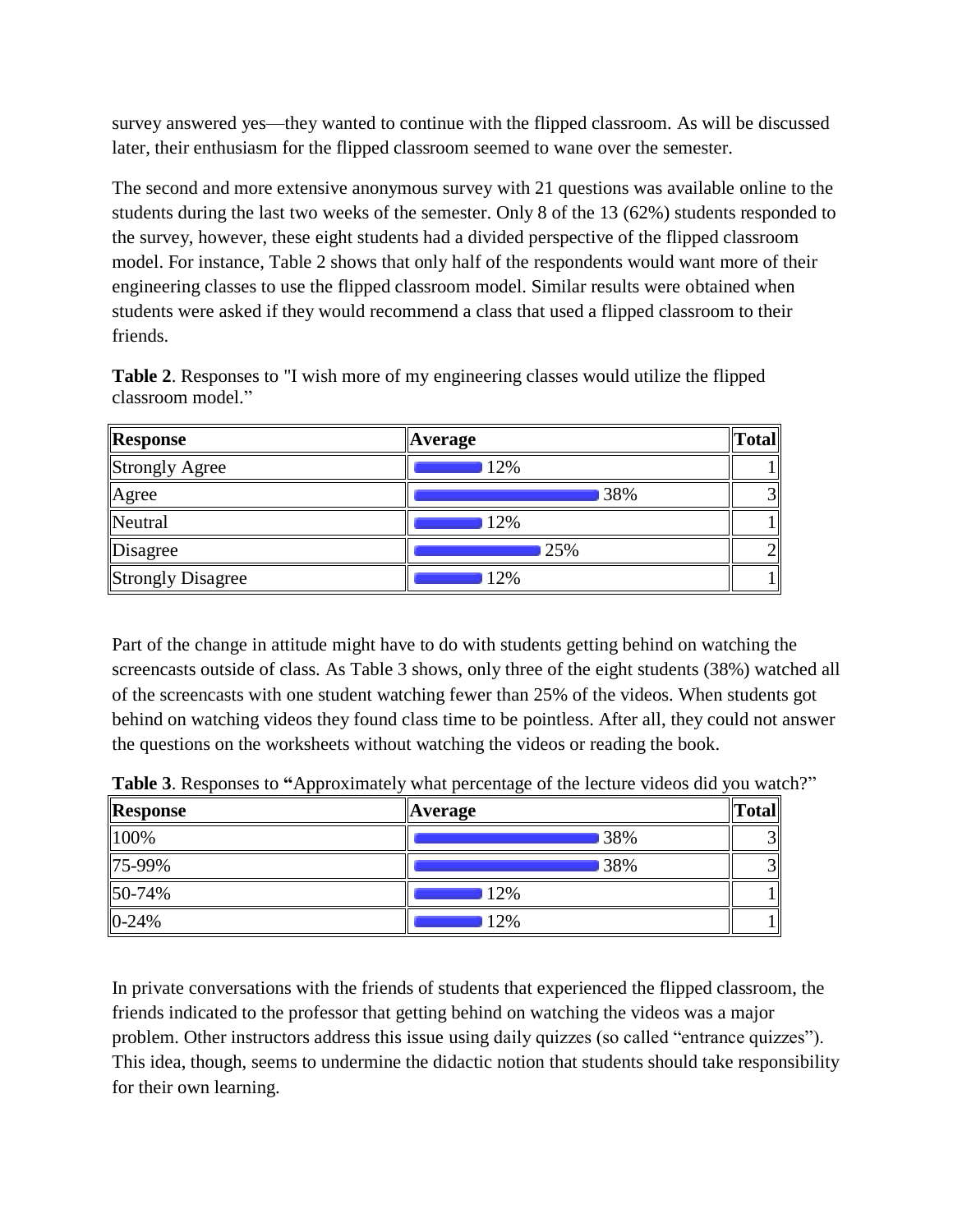It was hoped that one of the outcomes from using a flipped classroom would be that students would develop independent learning skills. In fact, as Table 4 shows, 63% of the students believe they were more independent learners after taking thermodynamics (although no student "strongly agreed" with this statement). If this were the only positive outcome of using a flipped classroom it would still be an important one. In particular, this clearly helps students as they proceed through the rest of their college curriculum. Furthermore, it aids in fulfilling ABET's requirement that students engage in lifelong learning.

**Table 4**. Responses to "I believe I am a more independent learner than I was previous to the flipped thermodynamics class."

| <b>Response</b> | Average | $\mathbf{m}$<br>`otal |
|-----------------|---------|-----------------------|
| Agree           | 63%     |                       |
| Neutral         | 25%     |                       |
| Disagree        | 12%     |                       |

The screencasts resulted in another advantage to the flipped classroom, which was the ability for students to watch the lectures multiple times. As seen in Table 5, six of the eight students (75%) replayed some portion of the lecture. Somewhat surprising, though, only one student replayed the videos before the exams. Therefore, it seems that students were replaying the videos because they missed some information in the screencast. Having the videos available to the student allows them to re-watch something they might have missed without the fear students usually have of making a fool of themselves for asking the professor to repeat something.

**Table 5**. Responses to **"**On average, how often did you replay portions of the lecture?"

| <b>Response</b>   | <b>Average</b> | Total     |
|-------------------|----------------|-----------|
| Never             | 25%            |           |
| Once              | 38%            | $\sim$    |
| $\vert$ 2-4 times | 25%            | $\bigcap$ |
| More than 7 times | 12%            |           |

## **Instructor Response to the Flipped Classroom**

Some instructors believe that students will not attend class if they can watch the videos online, but that was not the case in this thermodynamics class. As shown below only one of the eight students survey participants said that they skipped class more often.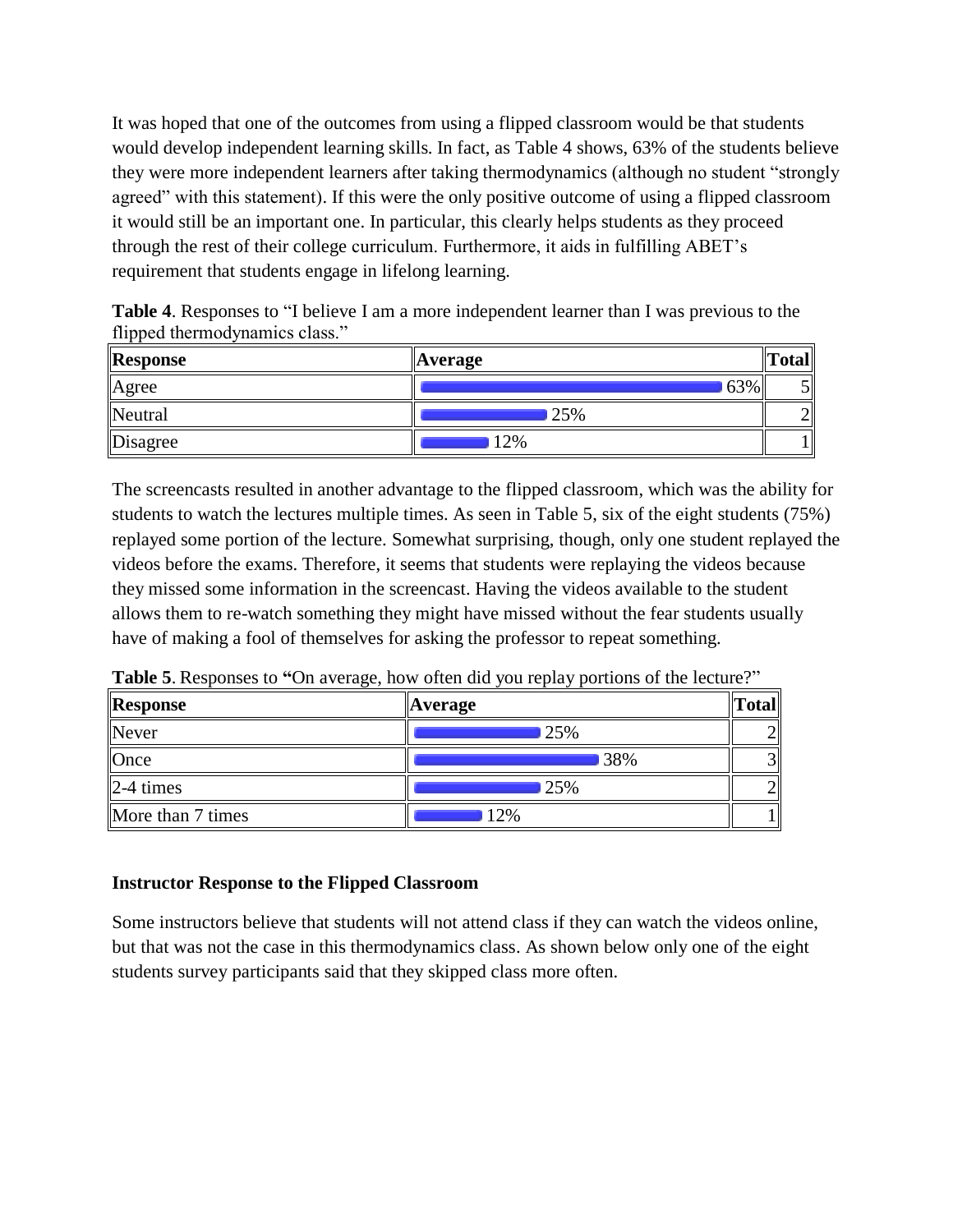**Table 6**. Responses to **"**Was your class attendance affected by using the flipped classroom model?"

| Response                            | <b>Average</b> | 'otal |
|-------------------------------------|----------------|-------|
| Yes, I attended class less<br>often | 12%            |       |
| No                                  | 88%            | -     |

As a matter of fact, the professor found the availability of the videos to be very beneficial when students missed class due to illness. In one case a student was sick for a week, but was able to stay up with the lecture material while recovery in his dorm room. This meant that the student did not have as much work to make up once he was healthy.

A second benefit was the additional personal interaction that the professor had with each student in the class. Interacting with the students every class period made it easy to determine which concepts were understood and which concepts needed more focus. This allowed the opportunity to provide greater clarification of any misunderstandings using concept questions or problems on the next worksheet. Also, increasing contact with the students made the class more enjoyable since the instructor was involved more directly with learning as opposed to restating the same general lectures he had presented for the past two years.

Nevertheless, there were some perceived negatives to using the flipped classroom. First, very few students came to office hours. Students in thermodynamics came to office hours approximately three times during the semester. This might have been because students knew they could have their questions answered during class time or because the interactions with the instructor during class meant that all of their questions were already answered. The exact reasons for the decrease in office hours visits should be addressed in future research.

Second, the instructor missed telling "stories." Professors often tell stories to demonstrate how key concepts relate to the real world or to highlight their own personal experiences regarding the importance of a topic. A thermodynamics instructor might, for example, point out that many power plants are near bodies of water due to the requirements to reject heat. Since the students were not present when the screencasts were recorded, it did not seem appropriate to add these stories. It simply felt strange to tell a story when no one was present to hear it in real time. Therefore, the instructor went through the material in a straight forward manner eliminating these anecdotes. The effect of eliminating these anecdotes is unknown, but the author does feel that perhaps the students missed something because they were not told these anecdotes.

Finally, creating all of the screencasts and worksheets for a flipped classroom takes a significant amount of time. The screencasts were done during the semester and were often done on Friday nights so they would be available to the students over the weekend. A typical lecture would consist of three 10 minute screencasts. As stated previously, it would take about 1.5 hours to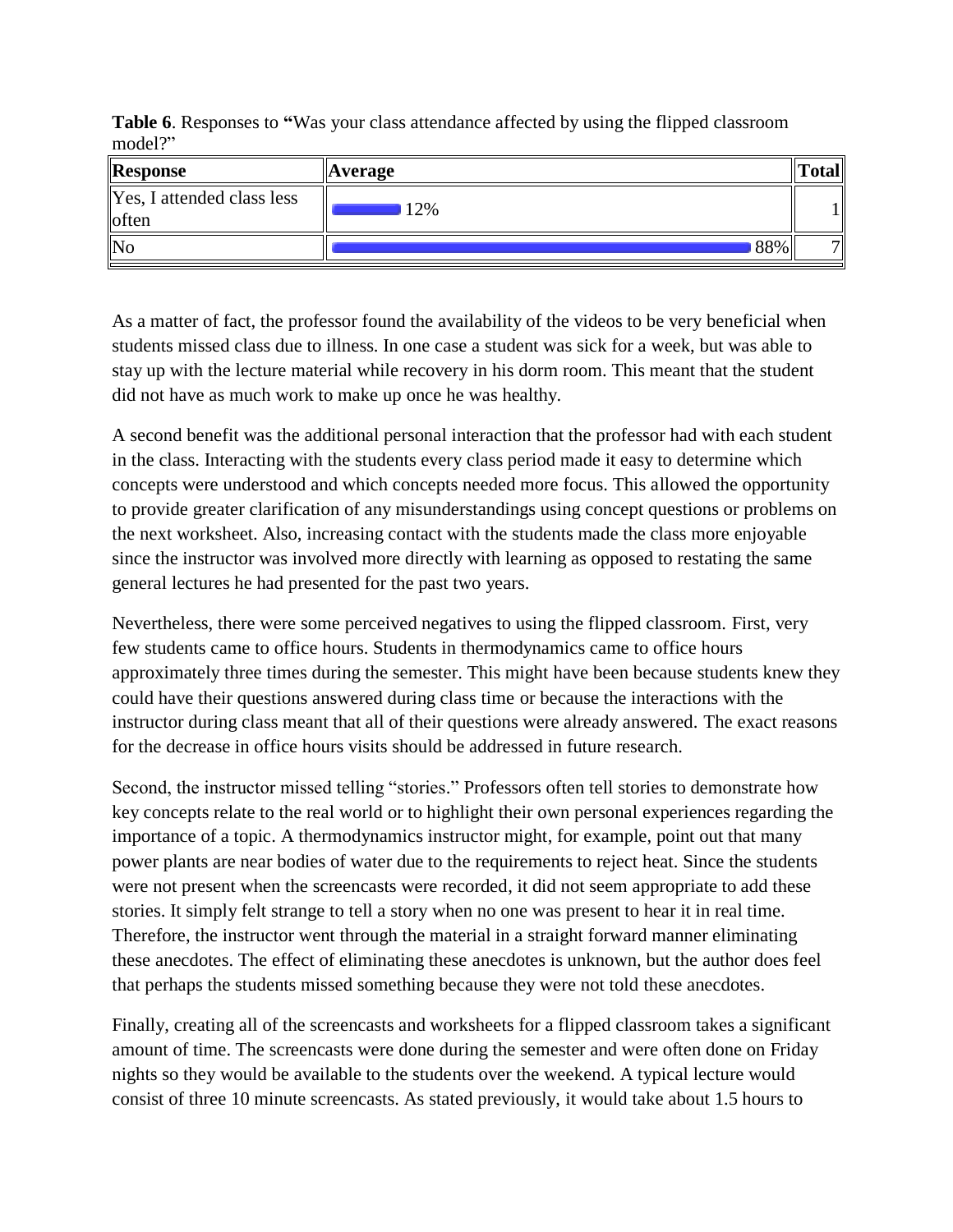record these lectures. Once the screencasts were made, a lag-time of approximately two hours existed before BB Flashback Express converted these videos to a format that could be uploaded to Vimeo. With current high speed internet connections it takes nearly 10 minutes for the videos to upload to Vimeo, but there is still an additional 40 minute wait before the links to the videos can be shared. Thus, on average, the time between starting to record the video and finally posting the link to Moodle was around five hours. Granted, other work could be accomplished during some of this time, but the whole process still takes the entire night to complete. Despite these drawbacks, this instructor would still try a flipped classroom again because of the increase in interaction with the students.

#### **Changes to Future Flipped Classroom Experiences**

The following changes will be given serious consideration for future flipped classrooms.

- Encourage more student interaction by arranging the room so as to be conducive to collaboration. For example, in future flipped classrooms it would be better to have round tables that students could work at in groups than the standard longs tables that were present in the classroom.
- Determine if it would be possible to set up a system where students move at their own pace. In this scenario all of the videos and worksheets would be available to the students at the start of the semester with instructions on which screencasts are required to understand subsequent screencasts. So that multiple exams over the same material would not have to be written, students would likely be required to have completed certain material before a given date, at which point an exam would be given to the entire class.
- Examine ways to incorporate more meaningful experiences into class time that would increase student interaction and learning other than via worksheets. For example, it might be better to use class time for laboratory or design projects. If this option is pursued, great care would have to be taken so that students are still working about nine hours per week and not much more. That is to say that homework and design projects should, therefore, not be given at the same time.

#### **Conclusion**

The flipped classroom method was used for two-thirds of a thermodynamics class at Trine University. A simple analysis of the students' grades was performed to determine if learning was improved. Unfortunately, since confounding variables were not controlled for, it was difficult to determine if the flipped classroom alone augmented learning. Nevertheless, the data indicate that the flipped classroom did not hurt students' learning of the course content and that it did aide in increasing students' ability to learn independently. The author and half of the student respondents stated they would like additional engineering classes to utilize the flipped classroom. This seems like a positive enough response to make some improvements, and then to offer other classes using the flipped classroom model. Hopefully by increasing the interactions during class